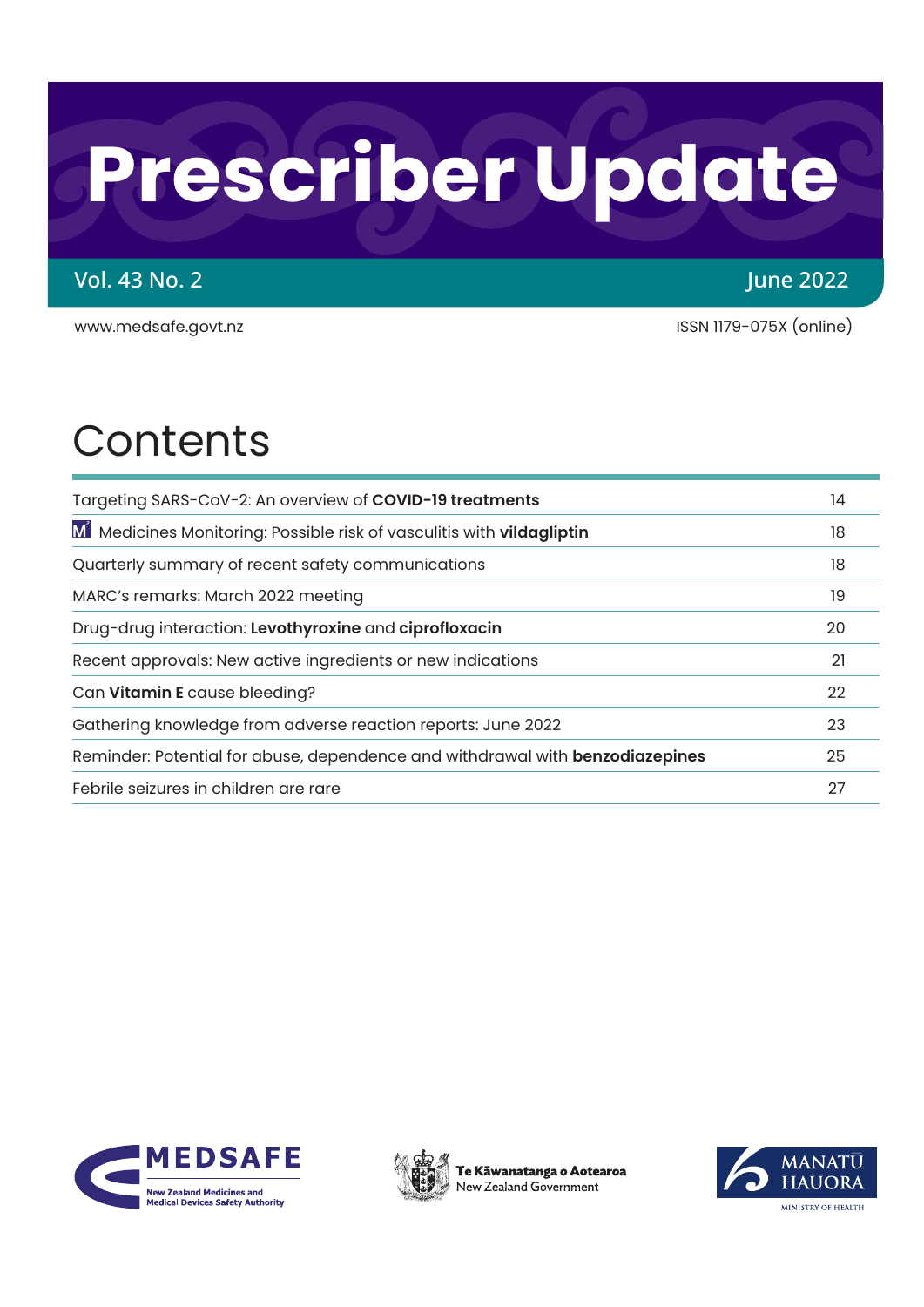## <span id="page-1-0"></span>**Targeting SARS-CoV-2: An overview of COVID-19 treatments**

The number of COVID-19 treatments approved for use in New Zealand is increasing. Here we provide a summary of when they are used, how they work, and list examples from each drug class.

#### **COVID-19 treatments in the different stages of infection**

Early in COVID-19 infection, viral replication is thought to drive many of the initial signs and symptoms. Therefore, neutralising antibodies that prevent the virus from attaching or entering the cell and small molecule direct-acting antivirals that inhibit viral replication are anticipated to have the greatest effect on limiting disease severity  $(Figure 1).$ 

In the later course of infection, immune modulators are likely to be beneficial, particularly if disease is driven by immune dysregulation leading to excessive inflammation (Figure 1). $1,2$ 

#### **Early disease course Late disease course Spike protein** • Neutralising antibodies **Viral replication** • Main protease inhibitor (Mpro) • RNA-dependent RNA Polymerase inhibitor (RdRP) **Virus Target Allen Accords** Host Target Spike protein **Hyperactive inflammatory response** • Cytokine or pathway inhibitors – Interleukin-6 inhibitors – Janus kinase inhibitors • Systemic corticosteroid

#### **Figure 1: SARS-CoV-2 virus and human host targets and potential COVID-19 treatments**

#### **Neutralising antibody treatments targeting the SARS-CoV-2 spike protein**

The spike (S) protein on the surface of SARS-CoV-2 mediates attachment and entry of the virus to the host cell. Targeting this interaction with neutralising antibodies, such as monoclonal antibodies, can interfere with the virus entering the host cell.<sup>3</sup>

As the virus replicates, spontaneous mutations arise in the viral code. These mutations become selected, known as selective pressure, when they confer a survival advantage in the presence of the drug.<sup>4</sup> The S protein is under heavy selective pressure, which has led to variant mutations occurring within the S protein.<sup>5</sup> For example, the highly transmissible Omicron variant has up to 32 mutations in the S protein. Neutralising antibodies may have reduced activity against different variants of SARS-CoV-2. The susceptibility of circulating variants must be considered when prescribing a neutralising antibody treatment.6

Some medicines combine two types of neutralising monoclonal antibodies to reduce the risk of resistance associated with monotherapy.<sup>7</sup>

#### **Small molecule direct-acting antiviral treatments**

Small molecule direct-acting antivirals target critical stages of the viral replication cycle to suppress or inhibit viral replication.' Some targets for this class include the viral main protease (MPro) and RNA-dependent RNA polymerase (RdRp).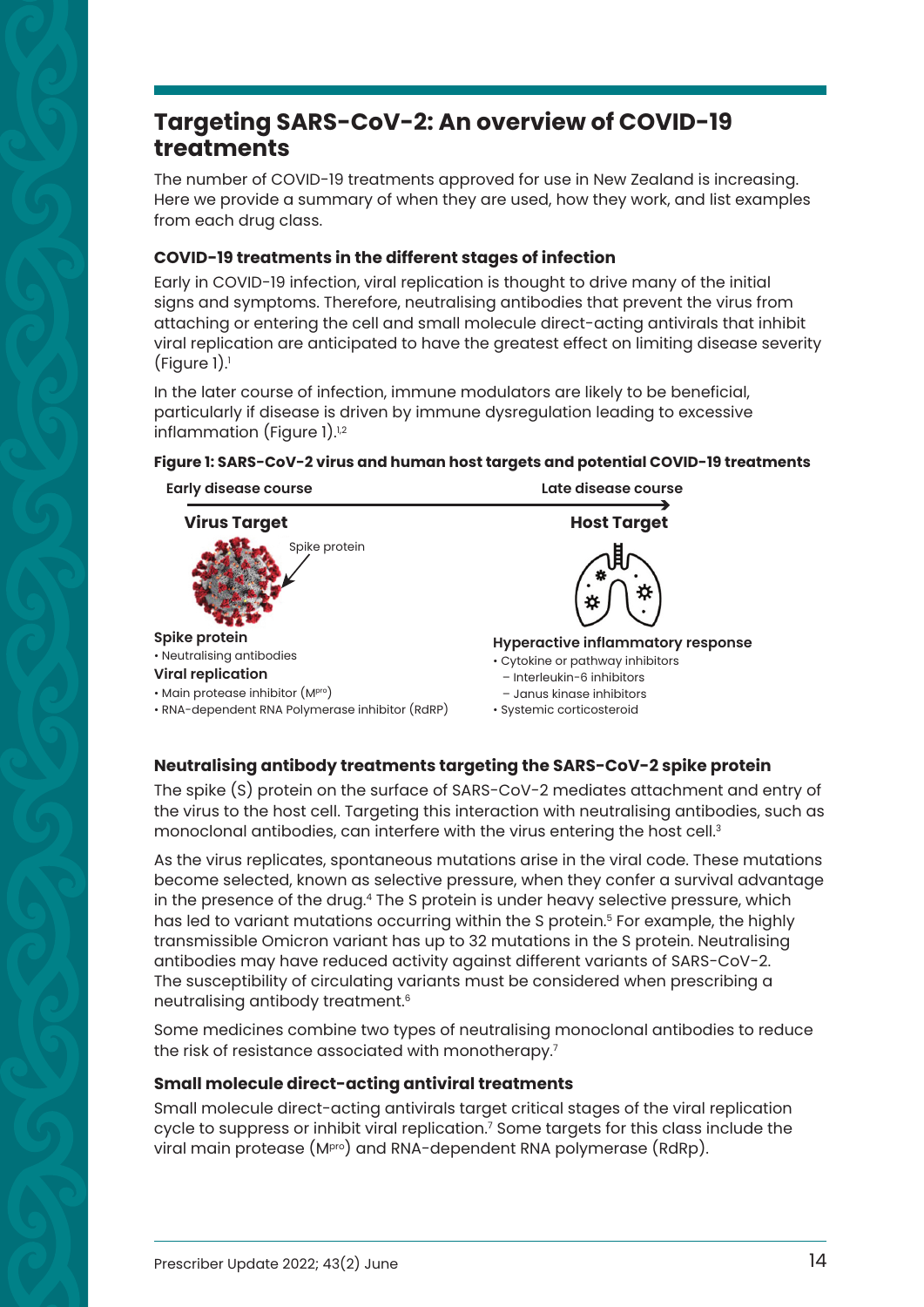#### **Mpro inhibitors**

The SARS-CoV-2 virus M<sup>pro</sup>, also known as 3C-like protease (3CLpro), performs the first major step of viral replication.<sup>3</sup> It activates the proteins needed to form the viral replication complex.<sup>3</sup> Therefore, inhibiting M<sup>pro</sup> prevents the virus from replicating.

The SARS-CoV-2 virus M<sup>pro</sup> structure is different from that of human proteases, making it a highly specific target for therapeutics and reducing the risk of severe side effects.<sup>3</sup> Nirmatrelvir (with ritonavir) is a SARS-CoV-2 M<sup>pro</sup> inhibitor.

#### **Nucleoside analogues**

RdRp is an enzyme responsible for replicating the SARS-CoV-2 RNA genome. After replication, the RdRp translates and transcribes the RNA to structural and accessory proteins.3

RdRp incorporates nucleoside analogues into the viral RNA strand. Remdesivir causes chain termination, which stops RNA synthesis. Molnupiravir causes mutations to accumulate over cycles, leading to viral error catastrophe (ie, where there are so many mutations that the virus is no longer viable).7

#### **Resistance**

M<sup>pro</sup> and RdRp are highly conserved across coronaviruses and have a high barrier to resistance, as significant mutations in these enzymes would likely reduce pathogen virulence.3 However, there is little published evidence on the potential for SARS-CoV-2 to develop resistance to therapies that target these enzymes. In other viral infections, resistance to nucleoside analogue monotherapies emerges extremely readily, whereas the inhibitory activity of protease inhibitors is more durable. $\prime$ 

#### **Immune modulators**

Immune modulators have an important role during the later course of infection, if a hyperactive inflammatory response occurs.' Interleukin-1 and interleukin-6 are likely the most relevant pro-inflammatory cytokines involved.<sup>8</sup> The choice of modulator ranges from non-specific and broad, such as corticosteroids, to very targeted, such as inhibiting one specific cytokine.<sup>8</sup>

#### **Summary**

Table 1 provides examples of COVID-19 medicines from each drug class. Note that some medicines may not be approved for use in New Zealand. The Medsafe website has the [approval status of COVID-19 treatment applications](https://www.medsafe.govt.nz/COVID-19/treatment-applications.asp).

Refer to the [medicine data sheet](https://www.medsafe.govt.nz/Medicines/infoSearch.asp) for prescribing and adverse event information for approved medicines.

| <b>Drug class</b>                                                                                | <b>Medicine<sup>a</sup></b>                                                                                                                              | Notes <sup>b</sup>                                                          |
|--------------------------------------------------------------------------------------------------|----------------------------------------------------------------------------------------------------------------------------------------------------------|-----------------------------------------------------------------------------|
| <b>Neutralising</b><br>Casirivimab +<br><b>antibodies</b><br>imdevimab<br>targeting S<br>protein | See the Ronapreve data sheet.<br>• Approved on 21 December 2021.<br>• Two monoclonal antibodies that bind to non-<br>overlapping areas of the S protein. |                                                                             |
|                                                                                                  |                                                                                                                                                          | • Indicated for the treatment and post-exposure<br>prophylaxis of COVID-19. |
|                                                                                                  |                                                                                                                                                          | • Reduced neutralisation activity against the<br>Omicron variant.           |

#### **Table 1: Examples of COVID-19 medicines from each drug class**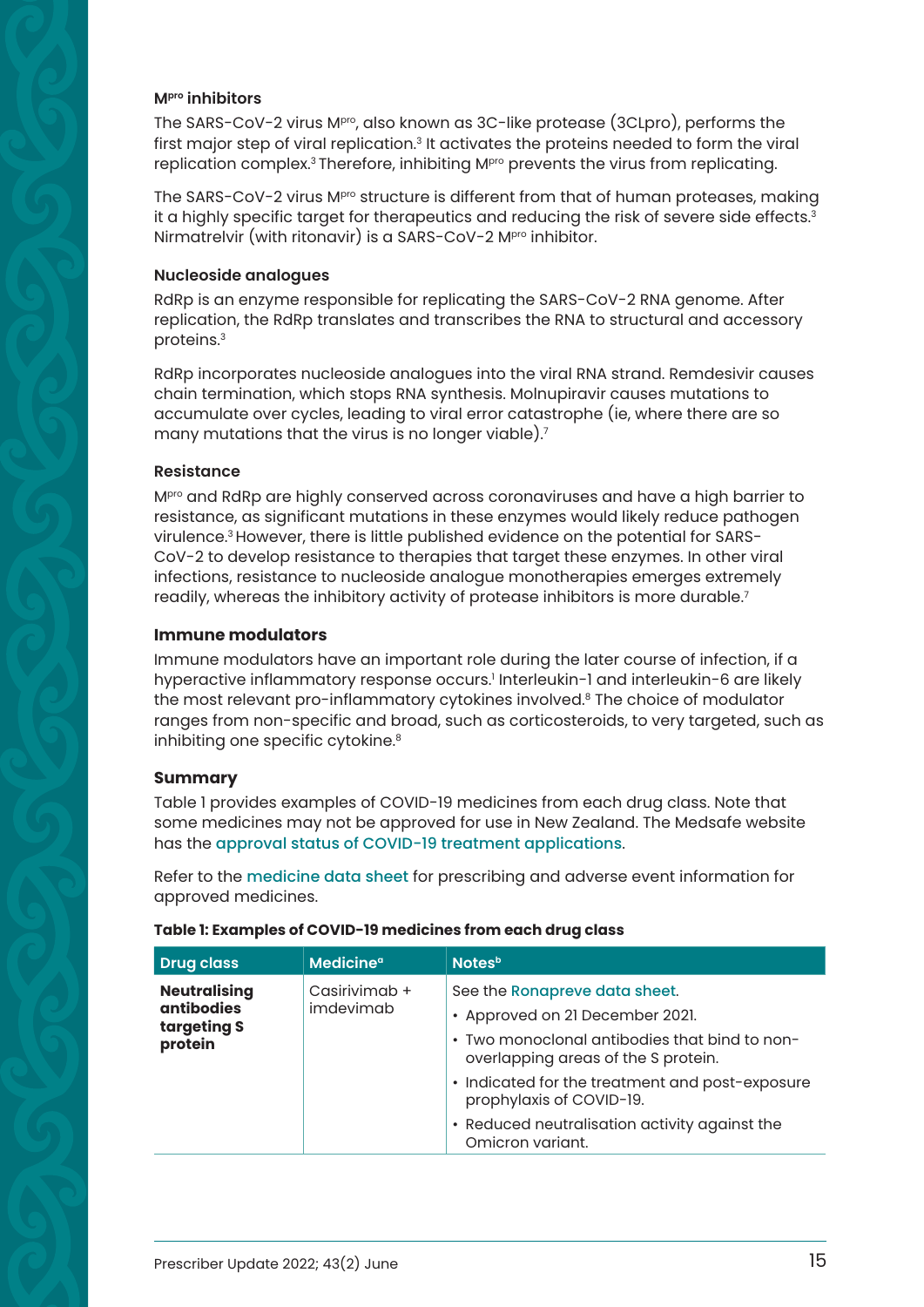| <b>Drug class</b>                               | <b>Medicine<sup>a</sup></b> | <b>Notes</b> <sup>b</sup>                                                                                                                               |
|-------------------------------------------------|-----------------------------|---------------------------------------------------------------------------------------------------------------------------------------------------------|
|                                                 | Tixagevimab +<br>cilgavimab | Two long-acting monoclonal antibodies that bind<br>to non-overlapping areas of the S protein. <sup>c</sup>                                              |
|                                                 | Sotrovimab                  | Single monoclonal antibodies that bind to the S                                                                                                         |
|                                                 | Bebtelovimab                | protein. <sup>d</sup>                                                                                                                                   |
| M <sup>pro</sup> inhibitors                     | Nirmatrelvir +              | See the Paxlovid data sheet.                                                                                                                            |
| (Small molecule<br>direct-acting                | ritonavir                   | • Provisionally approved on 2 March 2022.                                                                                                               |
| antivirals)                                     |                             | • Nirmatrelvir is pharmacokinetically boosted<br>with ritonavir.                                                                                        |
|                                                 |                             | • 5-day course to be taken orally within 5 days of<br>first symptoms.                                                                                   |
|                                                 |                             | · Dose adjustment required in moderate renal<br>impairment. Contraindicated in severe renal<br>and hepatic impairment.                                  |
|                                                 |                             | • Consider drug-drug interactions due to<br>cytochrome P450 3A inhibition.                                                                              |
| <b>Nucleoside</b>                               | Molnupiravir                | See the Lagevrio data sheet.                                                                                                                            |
| analogues                                       |                             | • Provisionally approved on 14 April 2022.                                                                                                              |
| (Small molecule<br>direct-acting<br>antivirals) |                             | • 5-day course to be taken orally within 5 days of<br>first symptoms.                                                                                   |
|                                                 |                             | • Causes lethal mutagenesis to viral genome.                                                                                                            |
|                                                 |                             | · Based on animal data, molnupiravir may cause<br>fetal harm when administered to pregnant<br>women.                                                    |
|                                                 | Remdesivir                  | <b>Undergoing assessment.</b>                                                                                                                           |
|                                                 |                             | Proposed to cause RNA chain termination.                                                                                                                |
|                                                 |                             | See the New Zealand Formulary remdesivir drug<br>monograph.                                                                                             |
| <b>Immune</b>                                   | Tocilizumab                 | See the Actemra data sheet.                                                                                                                             |
| modulators                                      |                             | Extension of indications to treat COVID-19 was<br>approved on 12 May 2022.                                                                              |
|                                                 |                             | A monoclonal antibody that blocks interleukin-6<br>receptors. <sup>e</sup>                                                                              |
|                                                 | <b>Baricitinib</b>          | A Janus kinase (JAK) inhibitor that may also have<br>antiviral properties. <sup>e</sup>                                                                 |
|                                                 |                             | See the New Zealand Formulary baricitinib drug<br>monograph.                                                                                            |
|                                                 | Dexamethasone               | See the Dexmethsone data sheet.                                                                                                                         |
|                                                 |                             | Extension of indications to treat COVID-19 was<br>approved on 16 November 2020.                                                                         |
|                                                 |                             | Indicated in adults and adolescent patients<br>(aged 12 years and older with body weight at<br>least 40 kg) who require supplemental oxygen<br>therapy. |

Notes:

a. Examples given may not have approval for use in New Zealand. Information current to 12 May 2022. Emerging variants of concern and the efficacy of certain medicines may reduce. Refer to national or local guidelines for the latest information.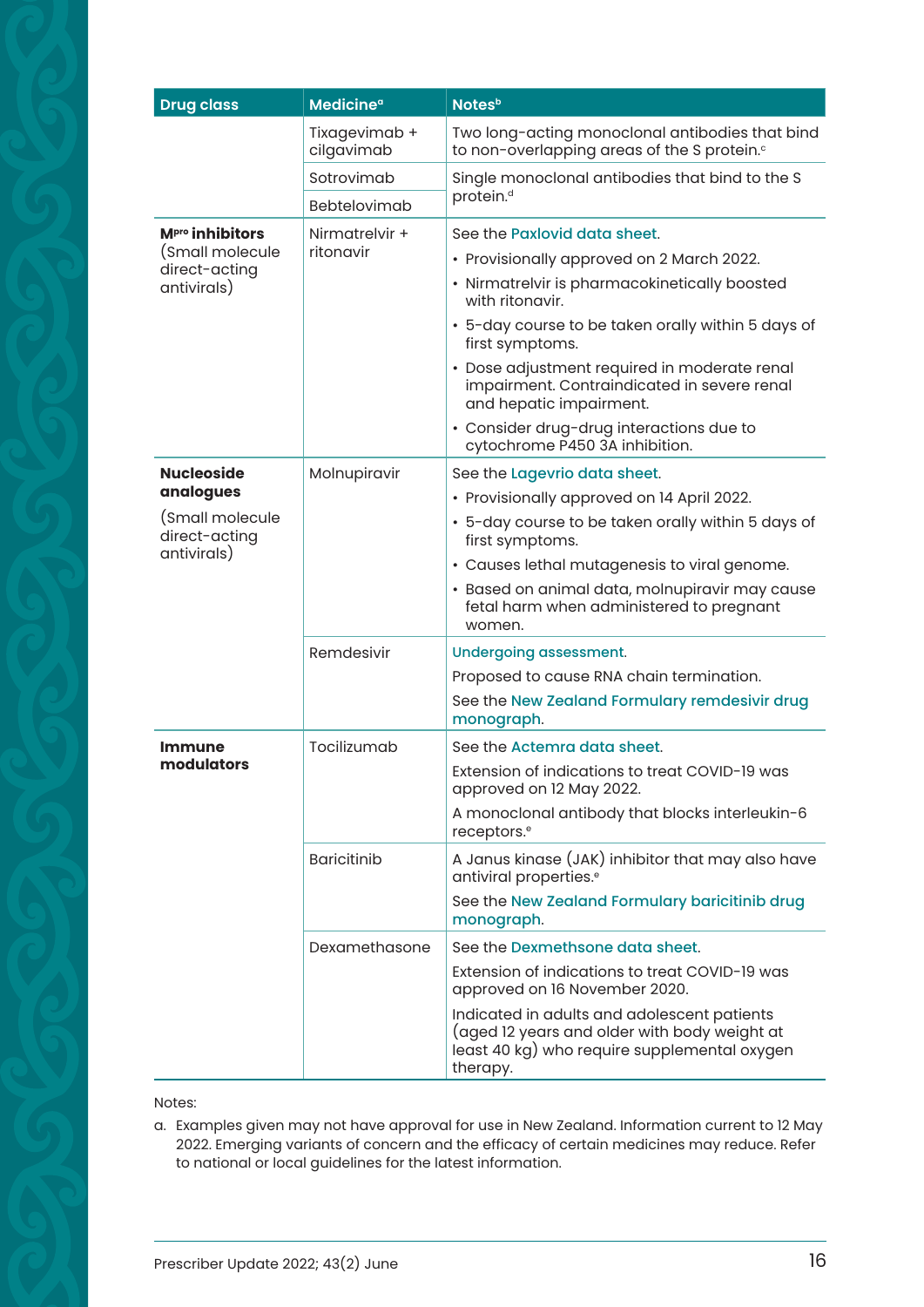- b. Unless otherwise referenced, the medicine information is sourced from the respective New Zealand data sheet.
- c. AstraZeneca UK Limited. 2022. *Summary of Product Characteristics for Evusheld* 17 March 2022*.* URL: [gov.uk/government/publications/regulatory-approval-of-evusheld](http://gov.uk/government/publications/regulatory-approval-of-evusheld-tixagevimabcilgavimab/summary-of-product-characteristics-for-evusheld)[tixagevimabcilgavimab/summary-of-product-characteristics-for-evusheld](http://gov.uk/government/publications/regulatory-approval-of-evusheld-tixagevimabcilgavimab/summary-of-product-characteristics-for-evusheld) (accessed 14 April 2022).
- d. National Institutes of Health. 2022. *NIH COVID-19 Treatment Guidelines: Therapeutic Management of Nonhospitalized Adults With COVID-19.* 8 April 2022. URL: [covid19treatmentguidelines.nih.gov/management/clinical-management/nonhospitalized](http://covid19treatmentguidelines.nih.gov/management/clinical-management/nonhospitalized-adults--therapeutic-management/)[adults--therapeutic-management/](http://covid19treatmentguidelines.nih.gov/management/clinical-management/nonhospitalized-adults--therapeutic-management/) (accessed 14 April 2022).
- e. Kim AY and Gandhi RT. 2022. *COVID-19: Management in hospitalized adults.* In: *UpToDate* 24 January 2022. URL: [uptodate.com/contents/covid-19-management-in-hospitalized-adults](http://uptodate.com/contents/covid-19-management-in-hospitalized-adults) (accessed 13 April 2022).

#### **More information**

- [New Zealand Formulary: COVID-19 treatments](https://nzf.org.nz/nzf_71143)
- [Ministry of Health: COVID-19: Advice for all health professionals](https://www.health.govt.nz/covid-19-novel-coronavirus/covid-19-information-health-professionals/covid-19-advice-all-health-professionals)
- [Pharmac: COVID-19 treatments portfolio](https://pharmac.govt.nz/news-and-resources/covid19/treatcovid/) and [Access criteria](https://pharmac.govt.nz/news-and-resources/covid19/covid-oral-antivirals/)

- 1. Gandhi RT. 2021. The multidimensional challenge of treating coronavirus disease 2019 (COVID-19): Remdesivir Is a foot in the door. *Clinical Infectious Diseases* 73(11): e4175–8. DOI: 10.1093/cid/ciaa1132 (accessed 17 April 2022).
- 2. Ragab D, Haitham SE, Mohamed T, et al. 2020. The COVID-19 cytokine storm; What we know so far. *Frontiers in Immunology* 16(11): 1446. DOI: 10.3389/fimmu.2020.01446 (accessed 27 April 2022).
- 3. Krumm ZA, Lloyd GM, Francis CP, et al. 2021. Precision therapeutic targets for COVID-19. *Virology Journal* 18(1): 66. DOI: doi.org/10.1186/s12985-021-01526-y (accessed 13 April 2022).
- 4. World Health Organization. 2022. *Therapeutics and COVID-19: Living Guideline* 22 April 2022. URL: [https://](https://www.who.int/publications/i/item/WHO-2019-nCoV-therapeutics-2022.3) [www.who.int/publications/i/item/WHO-2019-nCoV-therapeutics-2022.3](https://www.who.int/publications/i/item/WHO-2019-nCoV-therapeutics-2022.3) (accessed 29 April 2022).
- 5. Rosales R, McGovern L, Rodriguez ML, et al. 2022. Nirmatrelvir, molnupiravir, and remdesivir maintain potent *in vitro* activity against the SARS-CoV-2 Omicron variant. *bioRxiv* preprint 19 January 2022. DOI: doi.org/10.1101/2022.01.17.476685 (accessed 19 April 2022).
- 6. Cohen P and Gebo K. 2022. COVID-19: Outpatient evaluation and management of acute illness in adults. In: *UpToDate* 15 April 2022. URL: [uptodate.com/contents/covid-19-outpatient-evaluation-and](http://uptodate.com/contents/covid-19-outpatient-evaluation-and-management-of-acute-illness-in-adults)[management-of-acute-illness-in-adults](http://uptodate.com/contents/covid-19-outpatient-evaluation-and-management-of-acute-illness-in-adults) (accessed 19 April 2022).
- 7. New and Emerging Respiratory Virus Threats Advisory Group (NERVTAG). 2021. *NERVTAG: Antiviral drug resistance and the use of directly acting antiviral drugs (DAAs) for COVID-19, 8 December 2021*  8 December 2021. URL: gov.uk/government/publications/nervtag-antiviral-drug-resistance-and-the[use-of-directly-acting-antiviral-drugs-daas-for-covid-19-8-december-2021/nervtag-antiviral-drug](https://www.gov.uk/government/publications/nervtag-antiviral-drug-resistance-and-the-use-of-directly-acting-antiviral-drugs-daas-for-covid-19-8-december-2021/nervtag-antiviral-drug-resistance-and-the-use-of-directly-acting-antiviral-drugs-daas-for-covid-19-8-december-2021)resistance-and-the-use-of-directly-acting-antiviral-drugs-daas-for-covid-19-8-december-2021 (accessed 13 April 2022).
- 8. van de Veerdonk FL, Giamarellos-Bourboulis E, Pickkers P, et al. 2022. A guide to immunotherapy for COVID-19. *Nature Medicine* 28(1): 39-50. DOI: doi.org/10.1038/s41591-021-01643-9 (accessed 19 April 2022).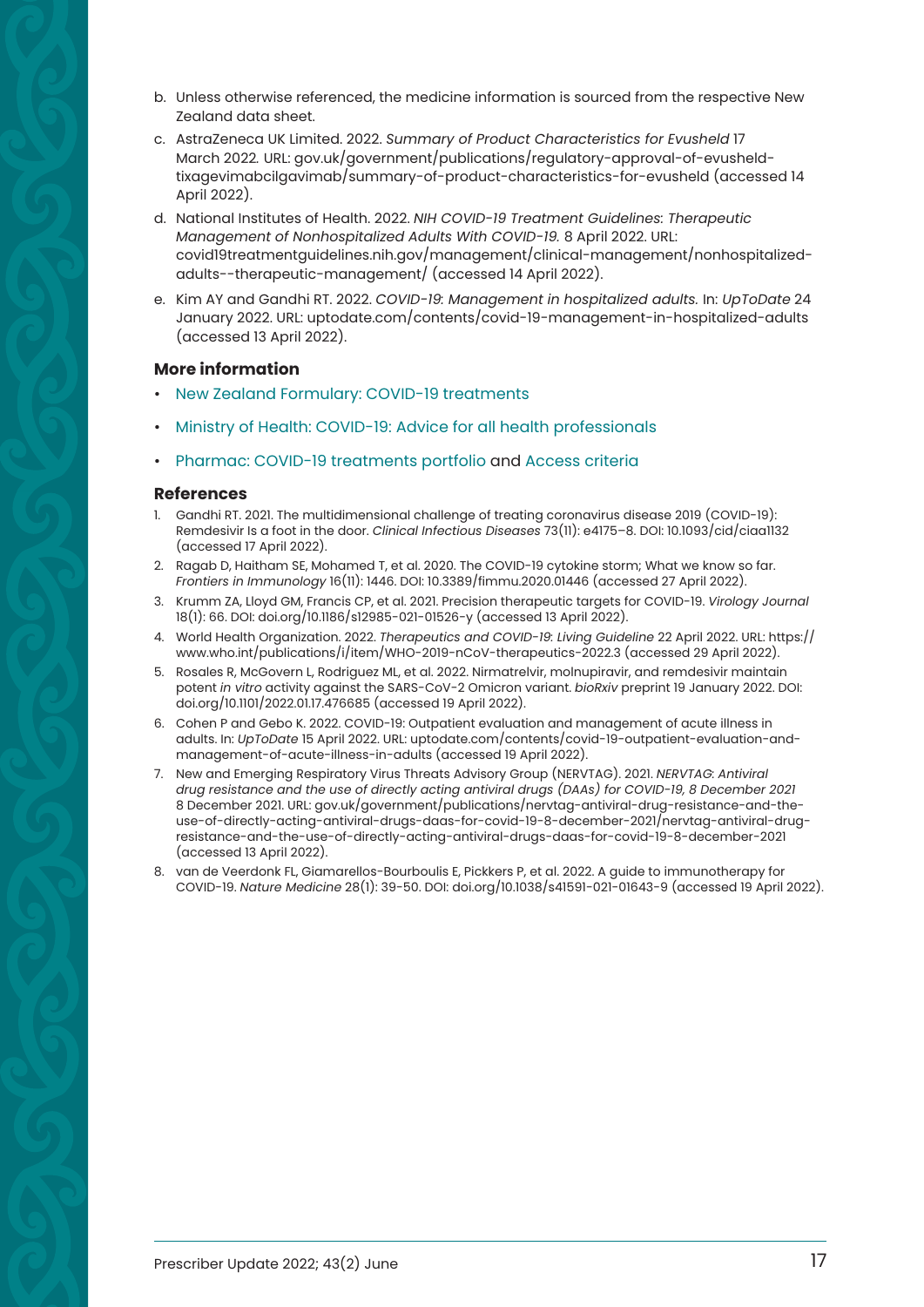## <span id="page-5-0"></span>**WE NEED YOUR HELP!**



[Please send your reports to CARM](https://nzphvc.otago.ac.nz/reporting/) for the potential safety issues\* listed in the table below.

| Medicine(s)  | <b>Potential safety issue</b>                             | <b>Active monitoring ends</b> |
|--------------|-----------------------------------------------------------|-------------------------------|
| Vildagliptin | Possible risk of vasculitis with<br>vildagliptin products | 22 August 2022                |

 $\cdot$   $\blacksquare'$  (Medicines Monitoring) is a Medsafe scheme designed to collect more information on potential safety signals for specific medicines.

Please send your report to CARM (as for any suspected adverse reaction). This can be done even if the reaction happened some time ago. Please include as much information as possible as this helps the medical assessors at CARM to investigate whether the medicine caused the reaction.

- [For further information about](http://www.medsafe.govt.nz/profs/M2MedicinesMonitoring.asp)  $\overline{M}^2$ , see the Medsafe website.
- The appearance of a possible safety issue in this scheme does not mean Medsafe and CARM have concluded that this medicine causes the reaction.

## **Quarterly summary of recent safety communications**

The table below is a summary of recent safety communications to health care professionals and consumers, [published on the Medsafe website](https://www.medsafe.govt.nz/index.asp).

| <b>Date</b> | <b>Communication</b>                          | <b>Topic</b>                                                                                                 |
|-------------|-----------------------------------------------|--------------------------------------------------------------------------------------------------------------|
| 10/05/2022  | Dear Healthcare<br><b>Professional Letter</b> | Change in appearance of Motetis 25 mg<br>tablets (PDF, 169 KB, 1 page)                                       |
| 08/04/2022  | Alert                                         | Reminder: Miracle Mineral Solution<br>has dangerous and potentially life-<br>threatening side effects        |
| 05/04/2022  | Dear Healthcare<br><b>Professional Letter</b> | Supply of PAXLOVID (nirmatrelvir 150 mg/<br>ritonavir 100 mg), film coated tablets (PDF,<br>292 KB, 5 pages) |
| 29/03/2022  | Dear Healthcare<br><b>Professional Letter</b> | New improvements occurring on the<br>ClopineCENTRAL™ website (PDF, 168 KB, 2<br>pages)                       |
| 03/03/2022  | Information leaflet                           | Risks of opioid medicines (PDF, 320 KB, 2)<br>pages)                                                         |
| 24/02/2022  | Dear Healthcare<br><b>Professional Letter</b> | Supply of Nuvaxovid COVID-19 vaccine in<br>New Zealand (PDF, 222 KB, 1 page)                                 |
| 22/02/2022  | Monitoring                                    | Possible risk of vasculitis with vildagliptin<br>products (Galvus, Galvumet)                                 |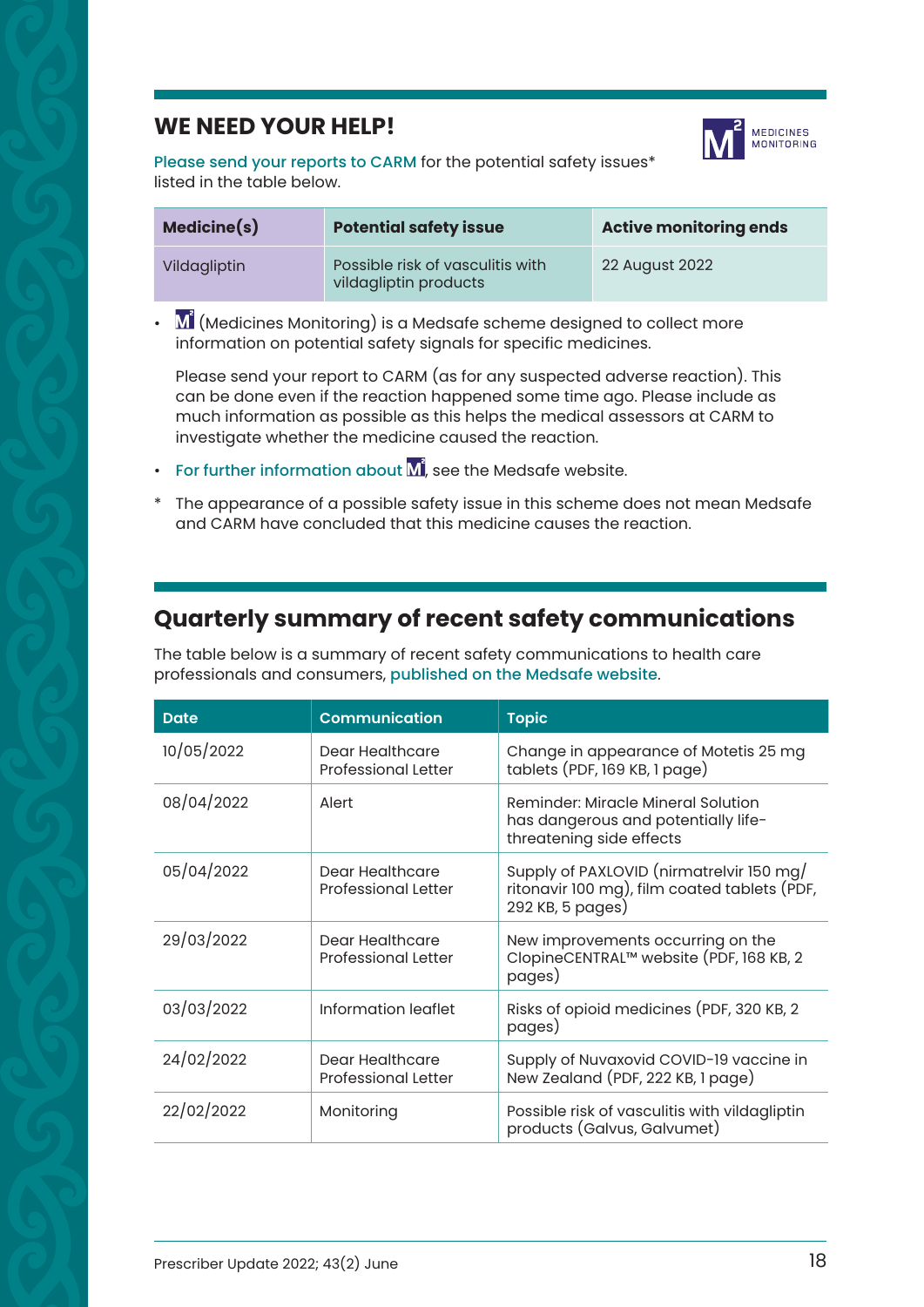## <span id="page-6-0"></span>**MARC's remarks: March 2022 meeting**

The Medicines Adverse Reactions Committee (MARC) convened via videoconference on 10 March 2022.

The Committee reviewed the risk of drug-induced liver injury (DILI) with **glucagonlike peptide-1 receptor agonists** (GLP1-RAs). The Committee did not consider that the current evidence supports an association between GLP1-RAs and DILI. The Committee recommended removing the requirement for monitoring of liver enzymes from the liraglutide data sheet to align with the product information for other GLP1-RAs.

The Committee discussed the use of **venlafaxine** in pregnancy and whether the current evidence supports an increased risk of congenital malformations or gestational hypertension. The Committee agreed that the risk of gestational hypertension is biologically plausible, and while the available evidence may suggest an association, it is inconclusive. The Committee considered that the existing information on hypertension and gestational diabetes in the venlafaxine data sheets is sufficient. The Committee noted that the data sheets include the Australian 'Pregnancy – Category B2' heading. However, pregnancy category B2 is not consistent with the information in the data sheets on congenital abnormalities, and the Committee recommended removing the heading. The Australian pregnancy categorisation system is no longer used in New Zealand clinical practice and is not required in New Zealand data sheets.

The Committee reviewed the safety of **non-steroidal anti-inflammatory drug** (NSAID) exposure during the third trimester of pregnancy. The Committee recommended this review following the [September 2021 meeting](https://www.medsafe.govt.nz/profs/adverse/Minutes187.htm) where they discussed the safety of NSAIDs during the second trimester. At that meeting, the Committee noted that the NSAID data sheets had inconsistent information regarding safety during the third trimester and recommended reviewing this topic at a future meeting. At the March 2022 meeting, the Committee concluded that all NSAIDs should be contraindicated in the third trimester of pregnancy. They recommended that Medsafe consult with the Committee to develop information for all NSAID data sheets that reflects the risks of use throughout pregnancy. This information will also be communicated in *Prescriber Update* when available.

See the Medsafe website for the MARC [meeting minutes](https://www.medsafe.govt.nz/profs/MARC/Minutes.asp) and the [reports](https://www.medsafe.govt.nz/committees/MARC/Reports.asp) presented to the MARC.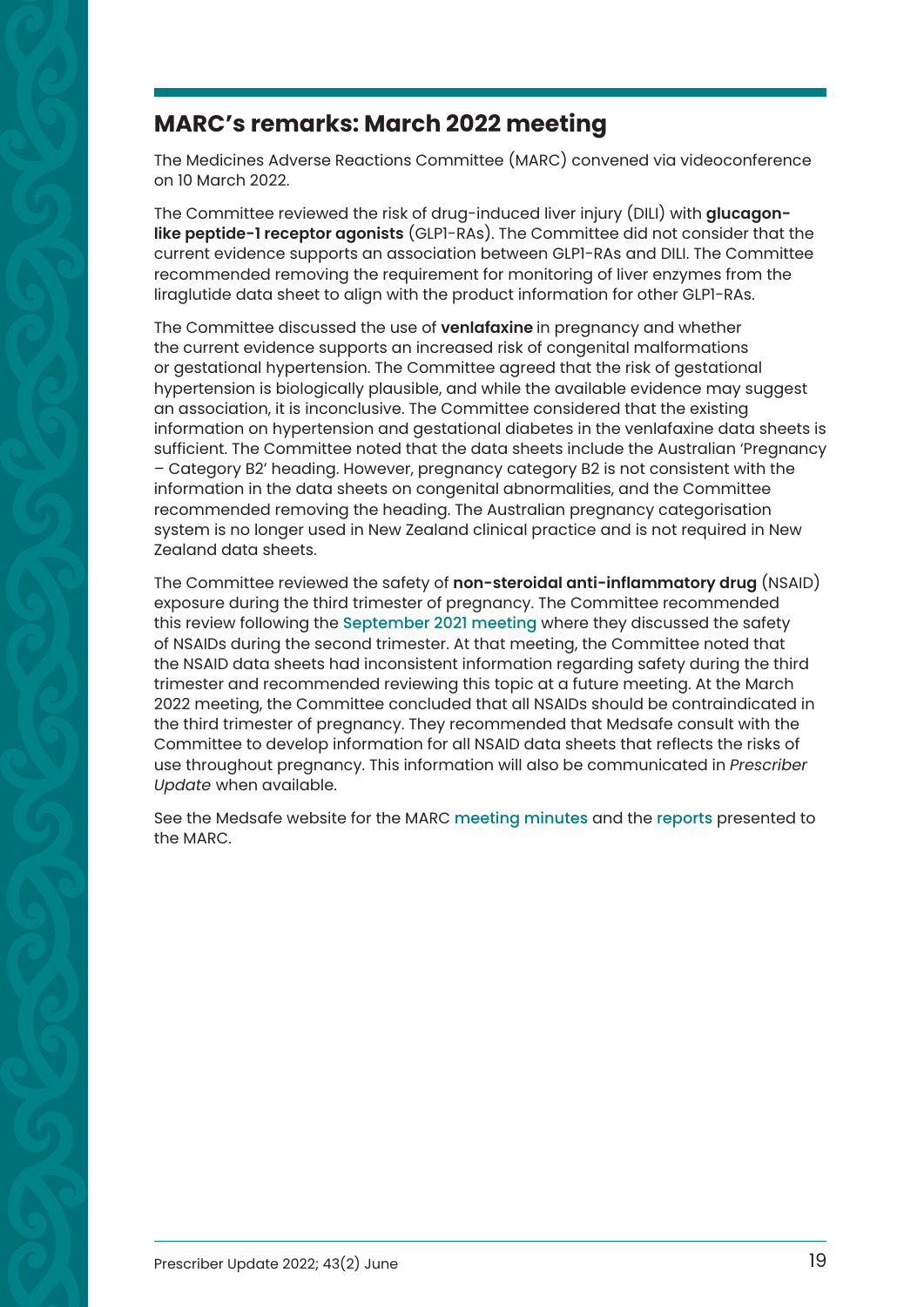## <span id="page-7-0"></span>**Drug-drug interaction: Levothyroxine and ciprofloxacin**

#### **Key messages**

- § Case reports in the literature describe situations where concomitant use of levothyroxine and ciprofloxacin led to changes in thyroid function tests.
- § If concomitant use is indicated, an interval of six hours between the administration of these medicines is recommended.

The Centre for Adverse Reactions Monitoring (CARM) received a report (CARM ID: 139087) where a patient taking levothyroxine had symptoms of hypothyroidism after taking a course of ciprofloxacin. The reported symptoms were a low heart rate, extreme fatigue and feeling cold. The symptoms improved upon stopping ciprofloxacin and temporarily increasing the levothyroxine dose. The reporter suspected an interaction between these medicines.

#### **Background**

Ciprofloxacin is a fluoroquinolone antibiotic indicated in adults for infections caused by ciprofloxacin-sensitive pathogens.<sup>1</sup>

Levothyroxine is indicated for the treatment of hypothyroidism.<sup>2</sup>

#### **The interaction**

There is limited evidence in the literature explaining this interaction.

A case report describes two patients on stable levothyroxine therapy who began concomitant ciprofloxacin. 3 Both patients subsequently experienced decreased free thyroxine and increased thyroid-stimulating hormone (TSH), which resolved upon stopping ciprofloxacin or separating administration by six hours.

A randomised cross-over study suggests that co-administration of ciprofloxacin reduces the intestinal absorption of levothyroxine.<sup>4</sup>

#### **If concomitant use is indicated**

Systemic ciprofloxacin may decrease the serum concentration of levothyroxine. Therefore, if patients taking levothyroxine require concomitant ciprofloxacin:

- instruct them to separate administration by six hours
- inform them about this potential interaction and the signs and symptoms to look out for (eg, fatigue, lethargy or feeling cold)
- monitor them for any changes in thyroid function.

#### **Data sheet update**

The ciprofloxacin and levothyroxine data sheets are being updated to include information about this possible interaction.

- 1. Viatris Ltd. 2022. *Ciplox New Zealand data sheet* 28 January 2022*.* URL: [medsafe.govt.nz/profs/](http://medsafe.govt.nz/profs/Datasheet/c/cipfloxtabinf.pdf) [Datasheet/c/cipfloxtabinf.pdf](http://medsafe.govt.nz/profs/Datasheet/c/cipfloxtabinf.pdf) (accessed 5 April 2022).
- 2. Pharmacy Retailing (NZ) Limited trading as Healthcare Logistics. 2019. *Eltroxin New Zealand data sheet* 23 May 2019*.* URL: [medsafe.govt.nz/profs/Datasheet/e/Eltroxin\(new\)tab.pdf](http://medsafe.govt.nz/profs/Datasheet/e/Eltroxin(new)tab.pdf) (accessed 5 April 2022).
- 3. Cooper JG, Harboe K, Frost SK, et al. 2005. Ciprofloxacin interacts with thyroid replacement therapy. *BMJ* 330(7498): 1002. DOI: 10.1136/bmj.330.7498.1002 (accessed 12 April 2022).
- 4. Goldberg AS, Tirona RG, Asher LJ, et al. 2013. Ciprofloxacin and rifampin have opposite effects on levothyroxine absorption. *Thyroid* 23(11): 1374-8. DOI: 10.1089/thy.2013.0014 (accessed 12 April 2022).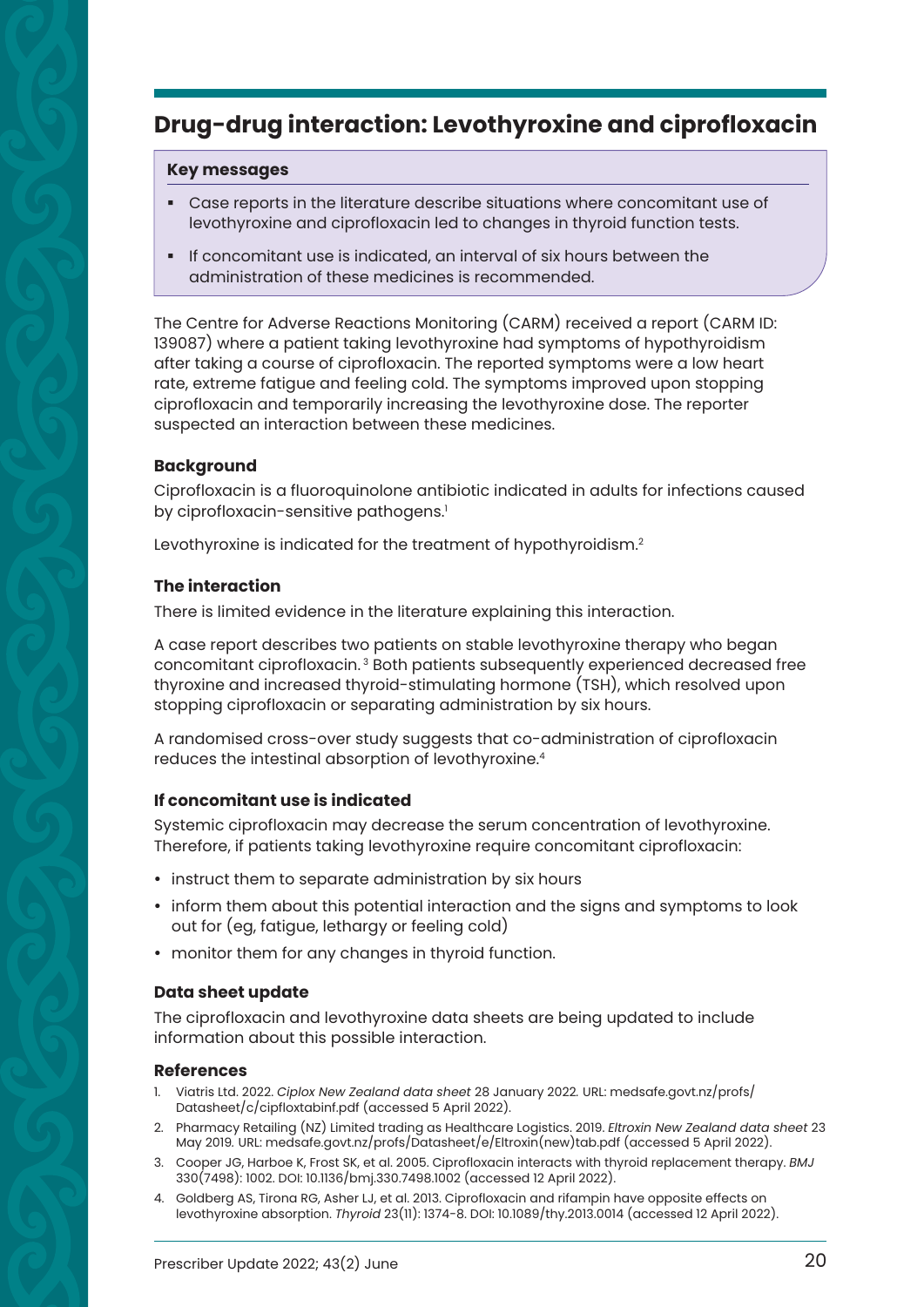## <span id="page-8-0"></span>**Recent approvals: New active ingredients or new indications**

For the period 16 January to 15 April 2022.

#### **Recent approvals of medicines with new active ingredients**

| <b>Trade name (active</b><br>ingredient)                | Dose form and<br>strength(s)                   | <b>Therapeutic area</b>                                                |
|---------------------------------------------------------|------------------------------------------------|------------------------------------------------------------------------|
| Ajovy (fremanezumab)                                    | Solution for injection<br>225 mg/l.5 ml        | Migraine                                                               |
| Evrysdi (risdiplam)                                     | Powder for oral solution<br>750 $mcq/mL$       | Spinal muscular atrophy                                                |
| Zejula (niraparib)                                      | Capsule<br>100 mg                              | Epithelial ovarian,<br>fallopian tube, or primary<br>peritoneal cancer |
| Nuvaxovid* (COVID-19 vaccine<br>with Matrix-M adjuvant) | Solution for injection<br>$10 \text{~m}$ cq/mL | COVID-19 prevention                                                    |
| Paxlovid* (nirmatrelvir;<br>ritonavir)                  | Film-coated tablet<br>150 mg/100 mg            | COVID-19 treatment                                                     |
| Lagevrio* (molnupiravir)                                | Capsule<br>200 mg                              | COVID-19 treatment                                                     |

\* Provisional approval.

#### **Approved medicines with new indications**

| <b>Trade Name (active</b><br>ingredient) | Dose form and<br>strength(s)                                               | New therapeutic area $(s)$                                                  |
|------------------------------------------|----------------------------------------------------------------------------|-----------------------------------------------------------------------------|
| Lenvima (lenvatinib)                     | Capsule<br>4 mg<br>10 mg                                                   | Endometrial carcinoma                                                       |
| Xolair (omalizumab)                      | Solution for injection<br>75 ma<br>150 mg                                  | Chronic rhinosinusitis with<br>nasal polyps                                 |
| Yervoy (ipilimumab)                      | Concentrate for injection<br>50 mg/10 mL<br>200 mg/40 mL                   | Malignant pleural<br>mesothelioma                                           |
| Winglore (ipilimumab)                    | Concentrate for injection<br>50 mg/10 mL<br>200 mg/40 mL                   | Malignant pleural<br>mesothelioma                                           |
| Keytruda (pembrolizumab)                 | Concentrate for infusion<br>$25 \,\mathrm{mg/mL}$ (100 mg/4 mL)            | Endometrial carcinoma                                                       |
| Opdivo (nivolumab)                       | Concentrate for infusion<br>40 mg/4 mL<br>$100 \text{ mg} / 10 \text{ mL}$ | Malignant pleural<br>mesothelioma<br>Oesophageal squamous<br>cell carcinoma |

See the Medsafe website for:

- [more information about these medicines](https://www.medsafe.govt.nz/regulatory/dbsearch.asp)
- [data sheets of currently marketed medicines](https://www.medsafe.govt.nz/Medicines/infoSearch.asp).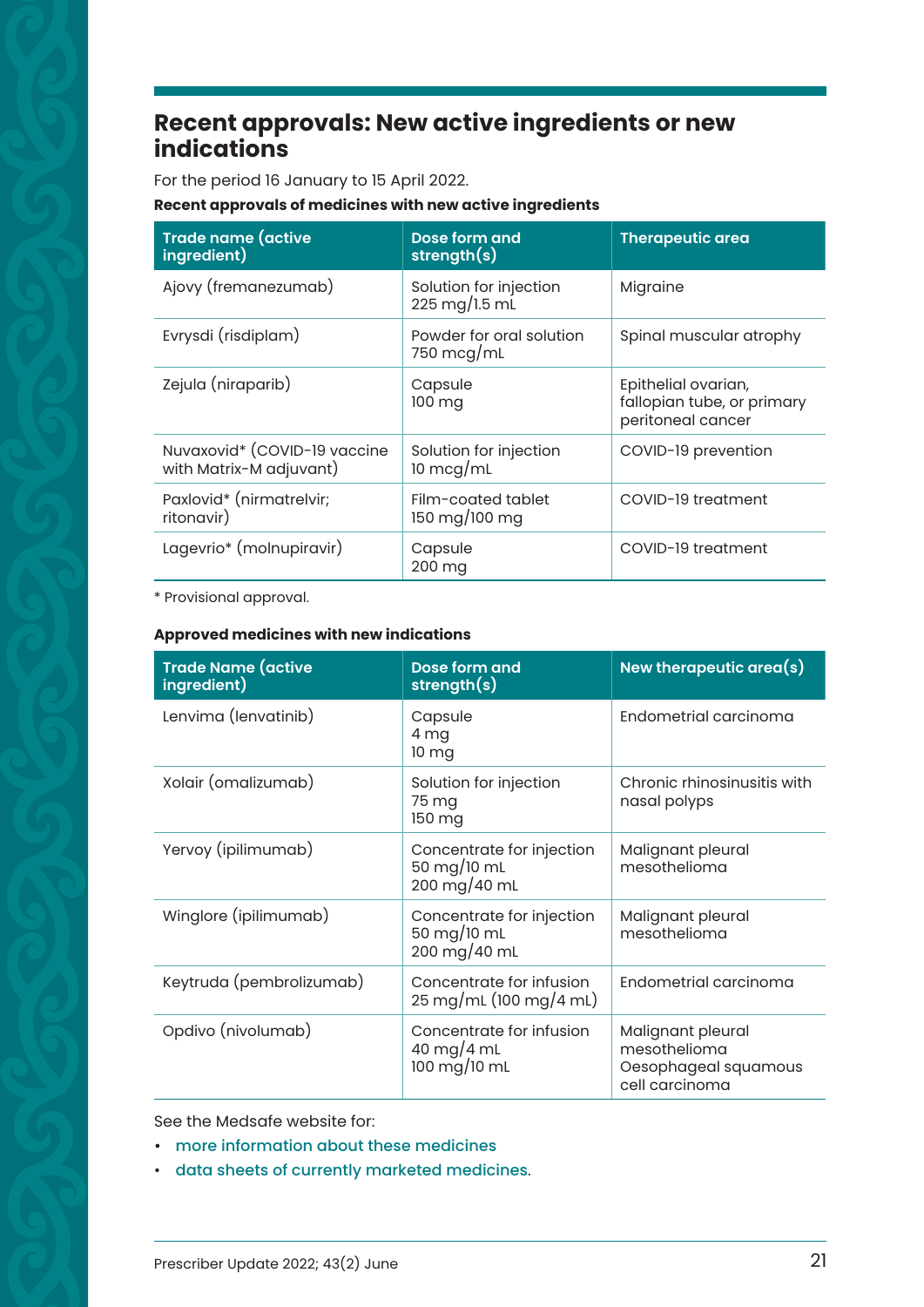## <span id="page-9-0"></span>**Can Vitamin E cause bleeding?**

#### **Key messages**

- § Although the data is limited, there are plausible mechanisms whereby vitamin E may cause bleeding:
	- the main oxidation product of alpha-tocopherol (a type of ingestible vitamin E) is tocopheryl quinone, which has anticoagulant properties
	- vitamin E may inhibit platelet aggregation.
- The recommended daily intake of vitamin E is 10 mg for men and 7 mg for women. Exceeding the recommended dose could theoretically cause clinically significant bleeding.

The Centre for Adverse Reactions Monitoring (CARM) received a report of vitamin E toxicity. A patient experienced easy bruising after finishing a dietary supplement containing high levels of vitamin E.

#### **Vitamin E**

Vitamin E is a lipid-soluble antioxidant.<sup>1</sup> It has an important role as a free radical scavenger to protect polyunsaturated fatty acids from oxidation.<sup>2,3</sup> Humans cannot synthesise vitamin E and must ingest it from the diet, primarily from fats and oils. $24$ Olive and sunflower oils have high levels of alpha-tocopherol, the primary bioactive form of vitamin  $F^{2,4}$ 

The [recommended daily intake of vitamin E](https://www.healthnavigator.org.nz/healthy-living/r/role-of-vitamins/) (as alpha-tocopherol equivalents) for adults in New Zealand is 10 mg for men and 7 mg for women.<sup>3,4</sup>

#### **Bleeding**

There are biologically plausible mechanisms whereby vitamin E may cause bleeding. Tocopheryl quinone is an oxidised form of alpha-tocopherol with anticoagulant activity.4,5 It can interfere with vitamin K metabolism, theoretically causing bleeding.5 Vitamin E may also inhibit platelet aggregation.<sup>2,6</sup> However, there is limited data to support high vitamin E levels causing bleeding, and the clinical significance of high vitamin E levels is also unknown.

In the case report mentioned above, the product ingested contained about 30 times the recommended daily intake of Vitamin E. The side effects also occurred within a plausible time frame. Consideration should be given to the theoretical possibility of vitamin E as a cause of bleeding.

#### **Further information**

The Medicines Adverse Reactions Committee discussed this topic at the 188th meeting in December 2021. For further information, see the [meeting minutes](https://www.medsafe.govt.nz/profs/adverse/Minutes188.htm) and [meeting](https://www.medsafe.govt.nz/committees/MARC/Reports.asp)  [report](https://www.medsafe.govt.nz/committees/MARC/Reports.asp).

- 1. Loh HC, Lim R, Lee KW, et al. 2021. Effects of vitamin E on stroke: a systematic review with meta-analysis and trial sequential analysis. *Stroke and Vascular Neurology* 6(1): 109-120. DOI: 10.1136/svn-2020-000519 (accessed 11 April 2022).
- 2. Pazirandeh S, Burns DL. 2020. Overview of vitamin E. In: *UpToDate* 28 October 2020. URL: [www.uptodate.](http://www.uptodate.com/contents/overview-of-vitamin-e) [com/contents/overview-of-vitamin-e](http://www.uptodate.com/contents/overview-of-vitamin-e) (accessed 13 November 2021).
- 3. Health Navigator New Zealand. 2021. *Role of vitamins* [3 July 2021. URL: www.healthnavigator.org.nz/](https://www.healthnavigator.org.nz/healthy-living/r/role-of-vitamins/) healthy-living/r/role-of-vitamins/ (accessed 19 April 2022).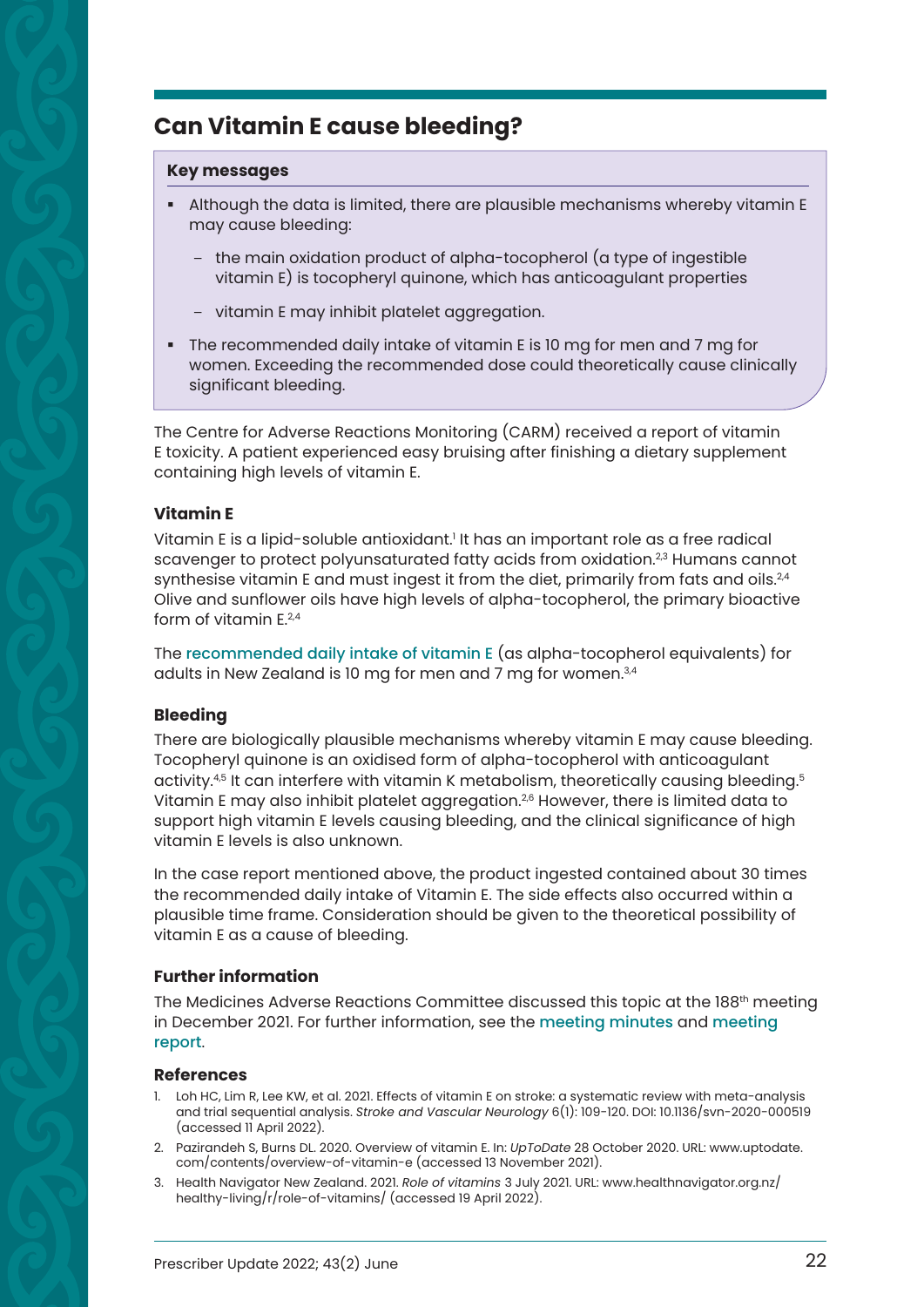- <span id="page-10-0"></span>4. Australian Government National Health and Medical Research Council and New Zealand Ministry of Health. 2014. *Nutrient Reference Values for Australia and New Zealand*. URL: [www.nrv.gov.au/nutrients/](http://www.nrv.gov.au/nutrients/vitamin-e) [vitamin-e](http://www.nrv.gov.au/nutrients/vitamin-e) (accessed 19 April 2022).
- 5. Dowd P and Zheng ZB. 1995. On the mechanism of the anticlotting action of vitamin E quinone. *Proceedings of the National Academy of Sciences of the United States of America* 92(18): 8171-5. DOI: 10.1073/pnas.92.18.8171 (accessed 11 April 2022).
- 6. Schurks M, Glynn RJ, Rist PM, et al. 2010. Effects of vitamin E on stroke subtypes: meta-analysis of randomised controlled trials. *BMJ* 341: c5702. DOI: 10.1136/bmj.c5702 (accessed 11 April 2022).

## **Gathering knowledge from adverse reaction reports: June 2022**

Adverse reaction reporting is an important component of medicine safety monitoring. Case reports can highlight significant safety issues concerning therapeutic products and their use.

The table below presents a selection of recent informative cases from the Centre for Adverse Reactions Monitoring (CARM) database.

| Case details <sup>a,b</sup>                                                                                                                              | Reaction description and data sheet information <sup>b,c</sup>                                                                                                                                                                                                                                                                                                                                                                                                                               |
|----------------------------------------------------------------------------------------------------------------------------------------------------------|----------------------------------------------------------------------------------------------------------------------------------------------------------------------------------------------------------------------------------------------------------------------------------------------------------------------------------------------------------------------------------------------------------------------------------------------------------------------------------------------|
| <b>CARM ID: 141803</b><br><b>Age: 68</b><br><b>Gender:</b> Female<br><b>Medicine(s): Alendronic</b><br>acid + Colecalciferol<br>Reaction(s): Uveitis     | Two weeks after starting alendronic acid +<br>colecalciferol, the patient developed gritty, red<br>eyes, photophobia and reduced visual acuity, which<br>worsened following each weekly dose. She was<br>diagnosed with bilateral anterior uveitis.                                                                                                                                                                                                                                          |
|                                                                                                                                                          | Uveitis is listed as a rare ADR in the Fosamax Plus<br>data sheet.                                                                                                                                                                                                                                                                                                                                                                                                                           |
| <b>CARM ID: 142360</b><br><b>Age: 12</b><br><b>Gender: Female</b><br><b>Medicine(s): Lamotrigine</b><br><b>Reaction(s): Stevens</b><br>Johnsons syndrome | Approximately three weeks after starting lamotrigine,<br>the patient developed lesions on her lips. Lamotrigine<br>was discontinued but the lesions continued. She also<br>developed erythematous maculopapular lesions on<br>her skin, back, face, chest, arms and palms. SJS was<br>confirmed on biopsy.                                                                                                                                                                                   |
|                                                                                                                                                          | The Logem data sheet states serious potentially<br>life-threatening skin rashes, including Stevens-<br>Johnson syndrome, have been reported. The risk<br>of serious skin rashes in children is higher than in<br>adults. Physicians should consider the possibility<br>of a medicine reaction in children that develop<br>symptoms of rash and fever during the first eight<br>weeks of therapy.<br>In patients taking lamotrigine, the overall risk of rash<br>is strongly associated with: |
|                                                                                                                                                          | • high initial doses of lamotrigine and exceeding<br>the recommended dose escalation of lamotrigine<br>therapy<br>• concomitant use of valproate.                                                                                                                                                                                                                                                                                                                                            |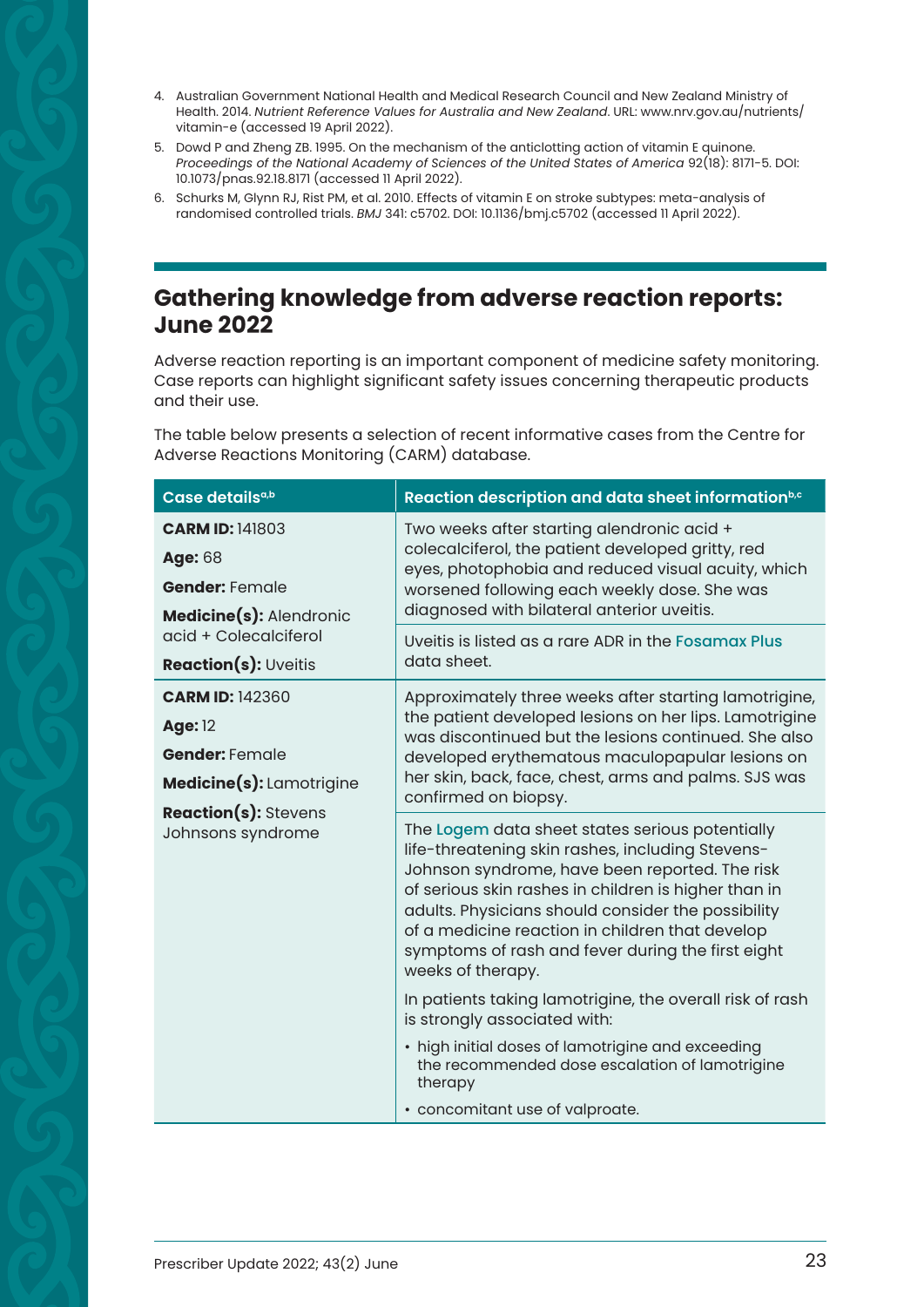| Case details <sup>a,b</sup>                                                                                                                                          | Reaction description and data sheet information <sup>b,c</sup>                                                                                                                                                                                                                                                                                                                                                                                                                                                                                                                                                                                                                          |
|----------------------------------------------------------------------------------------------------------------------------------------------------------------------|-----------------------------------------------------------------------------------------------------------------------------------------------------------------------------------------------------------------------------------------------------------------------------------------------------------------------------------------------------------------------------------------------------------------------------------------------------------------------------------------------------------------------------------------------------------------------------------------------------------------------------------------------------------------------------------------|
| <b>CARM ID: 142835</b><br>Age: 39<br><b>Gender: Female</b><br><b>Medicine(s):</b> Ethinylestradiol<br>+ Levonorgestrel<br><b>Reaction(s): Cerebral</b><br>infarction | A patient taking long-term ethinylestradiol +<br>levonorgestrel experienced a cerebral infarct.                                                                                                                                                                                                                                                                                                                                                                                                                                                                                                                                                                                         |
|                                                                                                                                                                      | The Levlen ED data sheet contains warnings about<br>the risks of arterial and venous thromboembolism<br>(ATE and VTE, respectively) and combined oral<br>contraceptives (COCs). Inform COC users of the<br>symptoms of ATE and VTE and advise them to seek<br>urgent medical attention if symptoms develop.<br>See also:<br>• the Prescriber Update article: Reminder: Counsel<br>patients about symptoms and signs of venous<br>thromboembolism when prescribing combined oral<br>contraceptives<br>• the bpac <sup>nz</sup> article: Oral contraceptives: selecting a pill.                                                                                                           |
| <b>CARM ID: 143058</b><br><b>Age: 72</b><br><b>Gender: Female</b>                                                                                                    | Three weeks after starting omeprazole, the patient<br>developed a macular rash on her lower limbs that<br>spread to her entire body. Blisters developed, and<br>her eosinophil count was slightly raised.                                                                                                                                                                                                                                                                                                                                                                                                                                                                               |
| Medicine(s): Omeprazole<br><b>Reaction(s):</b> Drug rash with<br>eosinophilia and systemic<br>symptoms (DRESS)                                                       | DRESS is listed in the Omeprazole Actavis data sheet.<br>See also the Prescriber Update articles:<br>• DRESS: a pleat for help<br>• DRESS syndrome - monitor for long-term sequelae                                                                                                                                                                                                                                                                                                                                                                                                                                                                                                     |
| <b>CARM ID: 143176</b><br>Age: 59<br><b>Gender: Male</b><br>Medicine(s): Clobetasol<br>propionate<br><b>Reaction(s):</b> Cushing's<br>syndrome                       | The patient applied clobetasol propionate over<br>his entire body for almost 6 weeks. He developed<br>iatrogenic Cushing's syndrome, with a moon face,<br>adrenal suppression and diabetes.                                                                                                                                                                                                                                                                                                                                                                                                                                                                                             |
|                                                                                                                                                                      | Clobetasol propionate is a very potent topical<br>corticosteroid. The Dermol data sheet states<br>manifestations of hypercortisolism (Cushing's<br>syndrome) and reversible hypothalamic-pituitary<br>adrenal (HPA) axis suppression, leading to<br>glucocorticosteroid insufficiency, can occur in<br>some individuals as a result of increased systemic<br>absorption of topical steroids. Risk factors for<br>increased systemic effects include potency and<br>formulation of the corticosteroid, duration of<br>exposure and application to large surface areas.<br>See also the Prescriber Update article: Adrenal<br>suppression associated with the use of topical<br>steroids. |

#### Notes:

- a. Only the medicines suspected to have caused the reaction are listed in the table.
- b. The reactions listed in the 'Case details' column are coded according to the Medical Dictionary for Regulatory Activities (MedDRA), an internationally used set of standardised terms relating to medical conditions, medicines and medical devices. The reactions listed in the 'Reaction description' column are based on what was reported to CARM, and do not always match the MedDRA term.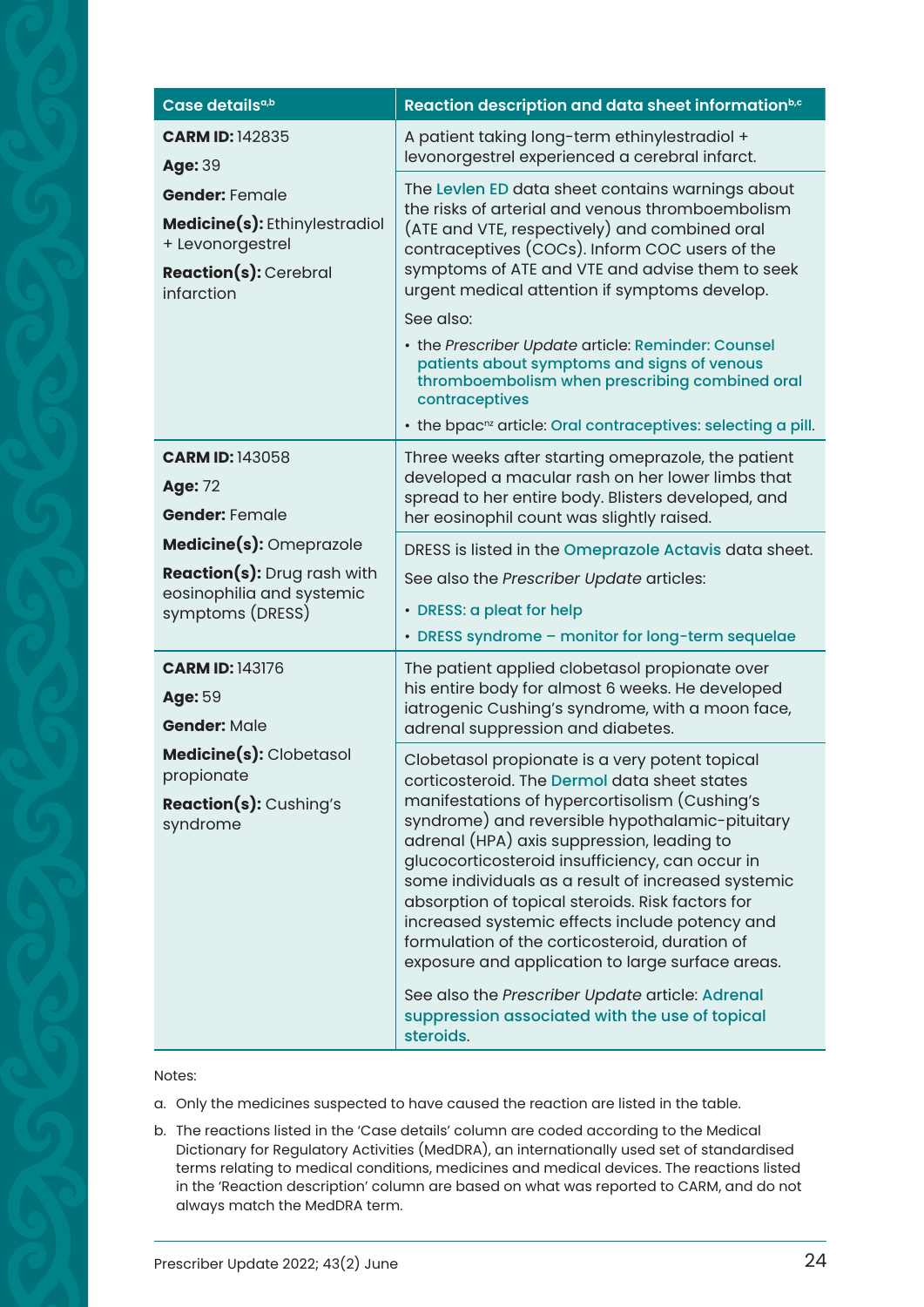<span id="page-12-0"></span>c. If the suspect medicine's brand name is not described in the report to CARM, only the data sheet for the funded medicine is included in the table.

Information about suspected adverse reactions reported to CARM is available on the Medsafe website using the [Suspected Medicines Adverse Reaction Search \(SMARS\)](http://www.medsafe.govt.nz/Projects/B1/ADRSearch.asp).

By selecting the ingredient of a medicine, you can find out:

- the number of reports and suspected adverse reactions for that ingredient. The suspected reactions are grouped by body system or organs (Summary report)
- single case reports, listing the medicines involved that contain the ingredient and the suspected adverse reactions (Detail report).

## **Reminder: Potential for abuse, dependence and withdrawal with benzodiazepines**

#### **Key messages**

- Benzodiazepines have the potential to be misused even when taken at the recommended dosages. Counsel patients about these risks when initiating treatment with benzodiazepines.
- Regularly review the ongoing need for treatment.
- § Following continuous or high-dose use, benzodiazepines must be gradually tapered to reduce the risk of withdrawal reactions.

The New Zealand benzodiazepine data sheets were recently updated with additional information about the potential for abuse, dependence and withdrawal. This article is a reminder of these risks.

#### **Benzodiazepines have the potential to be misused**

Benzodiazepine use can lead to misuse, abuse, and dependence, even when taken at recommended dosage.<sup>1</sup> Dependence can occur with continuous use over several days to weeks, even when taken as prescribed.' Abuse and misuse can result in overdose or death, especially when benzodiazepines are combined with opioids, alcohol or illicit drugs.1 Counsel patients about these risks when initiating treatment with benzodiazepines.<sup>2,3</sup>

Before prescribing and throughout treatment, assess each patient's risk for abuse, misuse, and addiction.2 Use caution when prescribing benzodiazepines to patients with a history of alcohol or drug abuse, those known to be addiction prone or with a history that suggests they may increase the dosage on their own initiative.<sup>2</sup>

When prescribing a benzodiazepine for anxiety or insomnia, ensure the patient understands that these medicines are intended for short-term use (2-4 weeks).<sup>3</sup> Nonpharmacological approaches are generally preferred for first-line treatment. Longterm use of benzodiazepines for these indications is not recommended.<sup>4</sup>

New Zealand dispensing data shows that diazepam and lorazepam are the most dispensed benzodiazepines. The total amount of dispensing of these medicines for all indications has increased over the period of available dispensing data  $(2016-2020)^5$ which may suggest frequent and/or long-term use.<sup>3</sup>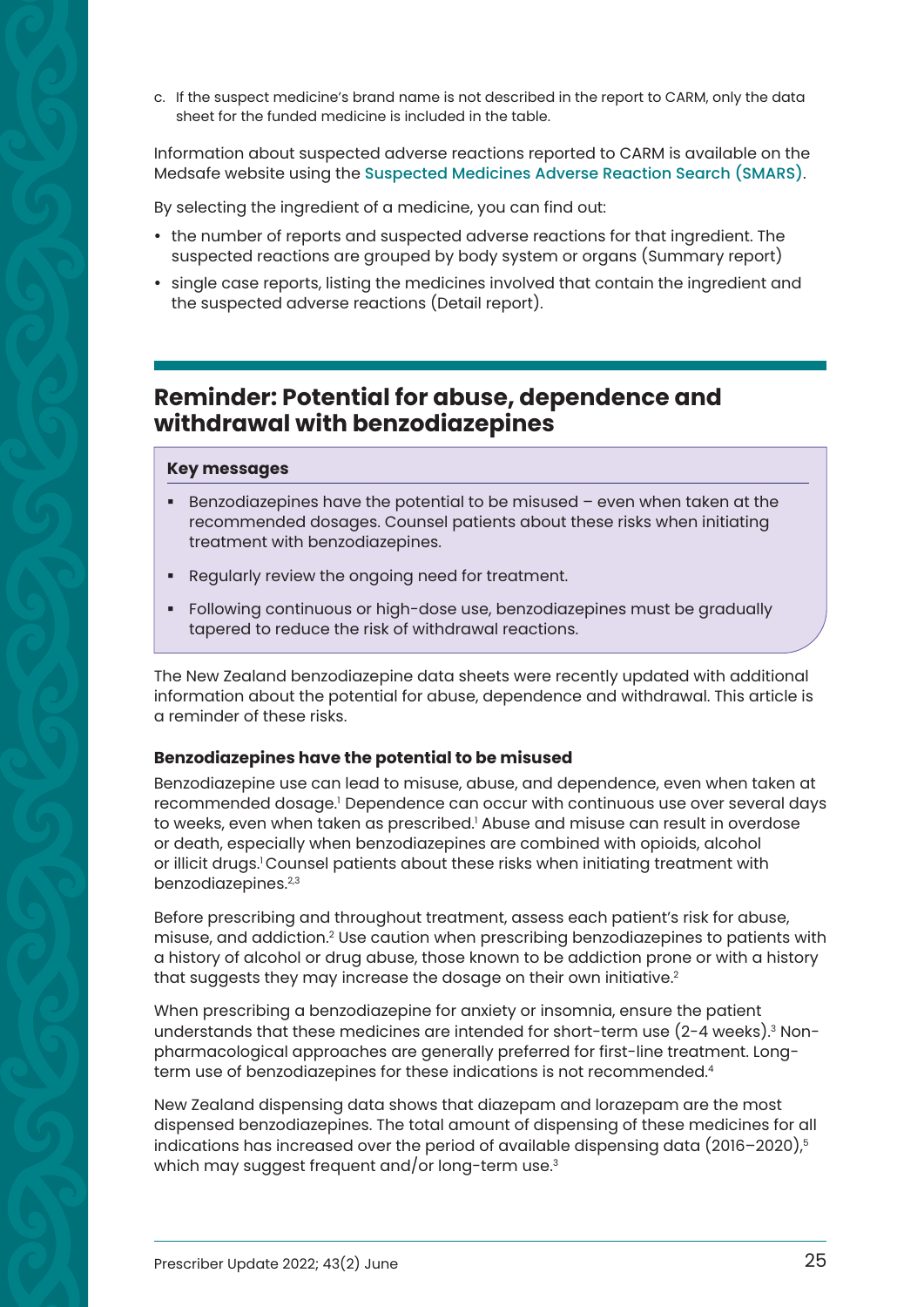#### **Regularly review the ongoing need for treatment**

Ongoing use of benzodiazepines may lead to dependence.2 The risk of dependence increases with dose and duration of treatment and in patients with a history of alcohol or drug abuse or a marked personality disorder.2

Regularly review the ongoing need for treatment, particularly if the patient is at high risk of dependence.2

#### **Slowly discontinue treatment to prevent withdrawal reactions**

Abrupt discontinuation or rapid dosage reduction of benzodiazepines after continued use may lead to withdrawal reactions.<sup>2</sup>

The likelihood and degree of severity of withdrawal depends on the duration of treatment, dose and degree of dependency.2 Sudden cessation of benzodiazepines that have been used continually and/or at high doses is associated with serious withdrawal reactions, such as convulsions, delirium or psychosis.4 Inform patients of these risks and advise them to consult their doctor before decreasing the dose or abruptly stopping the medicine.<sup>2</sup>

Discontinuing a benzodiazepine following continuous use must be gradual. Advise patients that stopping treatment requires an individualised tapering schedule that is supervised by their doctor.<sup>2,4</sup>

#### **New Zealand case reports**

Between August 1969 and March 2022, the Centre for Adverse Reactions Monitoring received 23 case reports for benzodiazepines where the reported reactions included withdrawal and/or dependence. Clonazepam (9 cases) was the most frequently reported benzodiazepine, followed by lorazepam (5), diazepam (3) and triazolam (3).

#### **More information**

See the following bpac<sup>nz</sup> articles:

- [Benzodiazepines and zopiclone: is overuse still an issue?](https://bpac.org.nz/2021/docs/benzo-zopiclone.pdf) February 2021
- [Withdrawing patients from long-term use of benzodiazepines or zopiclone](https://bpac.org.nz/2021/docs/benzo.pdf) February 2021

- 1. U.S Food and Drug Administration (FDA). 2020. *FDA requiring Boxed Warning to improve safe use of benzodiazepine drug class* 10 February 2020. URL: fda.gov/drugs/drug-safety-and-availability/fda[requiring-boxed-warning-updated-improve-safe-use-benzodiazepine-drug-class \(accessed 7 Ap](https://www.fda.gov/drugs/drug-safety-and-availability/fda-requiring-boxed-warning-updated-improve-safe-use-benzodiazepine-drug-class)ril 2022).
- 2. Pharmacy Retailing (NZ) Limited/Healthcare Logistics. 2022. *Ativan New Zealand Data Sheet* 14 March 2022. URL: [medsafe.govt.nz/profs/Datasheet/a/Ativantab.pdf](http://medsafe.govt.nz/profs/Datasheet/a/Ativantab.pdf) (accessed 20 April 2022).
- 3. bpac<sup>nz</sup>. 2021. *Benzodiazepines and zopiclone: is overuse still an issue*? 5 February 2021. URL: bpac.org. [nz/2021/benzo-zopiclone.aspx \(accessed 20 April 2022\).](https://bpac.org.nz/2021/benzo-zopiclone.aspx)
- 4. New Zealand Formulary (NZF). 2022. *NZF v119: Hypnotics and anxiolytics* 1 May 2022. URL: [nzf.org.nz/](http://nzf.org.nz/nzf_1991) [nzf\\_1991](http://nzf.org.nz/nzf_1991) (accessed 2 May 2022).
- 5. Ministry of Health. 2022. *Pharmaceutical Data web tool verson 13* January 2022 (data extracted from [Pharmaceutical Collection on 26 November 2021\). URL: minhealthnz.shinyapps.io/pharmaceutical-data](https://minhealthnz.shinyapps.io/pharmaceutical-data-web-tool/)  web-tool/ (accessed 11 April 2022).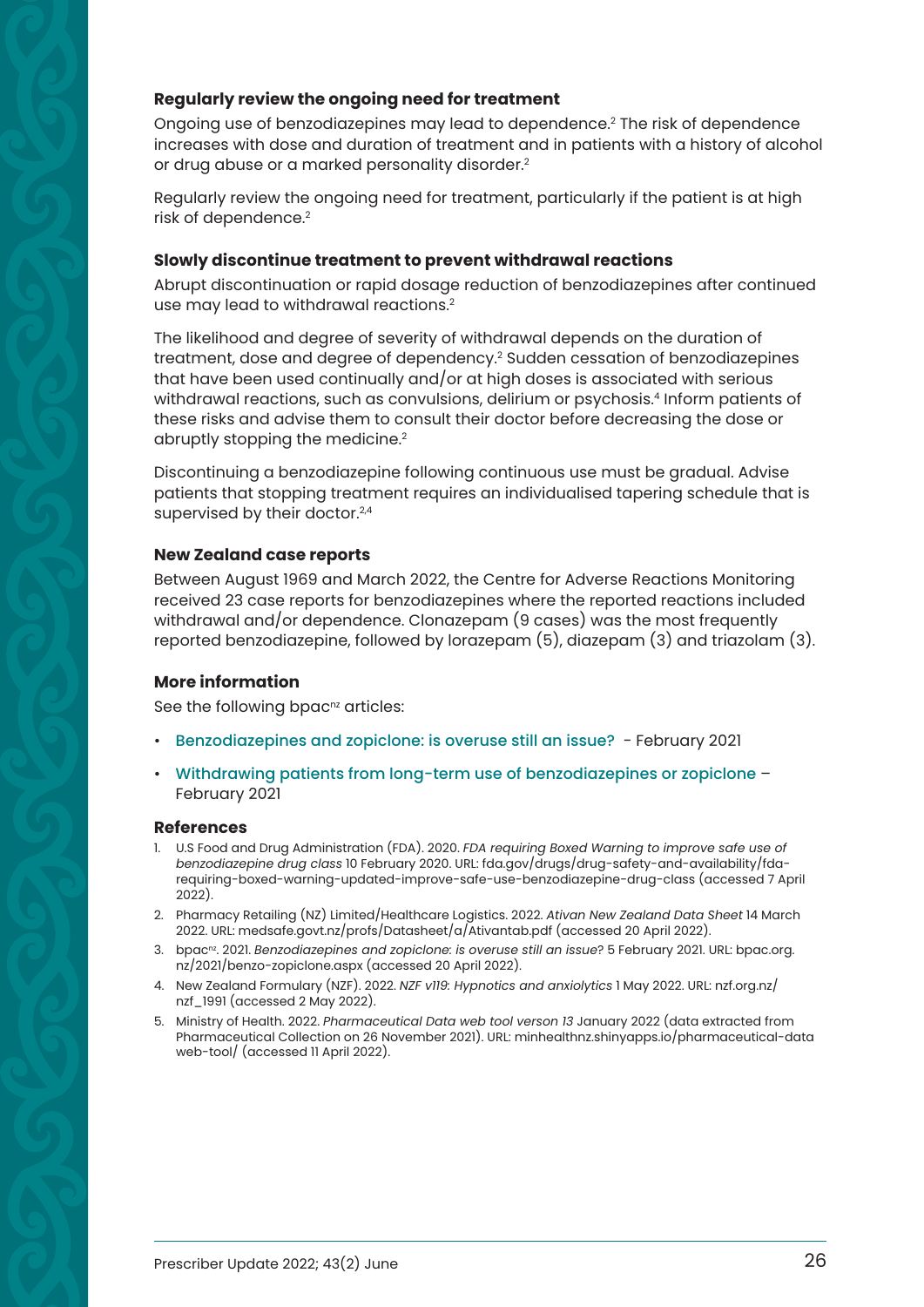## <span id="page-14-0"></span>**Febrile seizures in children are rare**

#### **Key messages**

- A febrile seizure is a convulsion caused by a rise in body temperature in infants and young children. Febrile seizures have been reported following vaccination.
- § Nearly all children who experience a febrile seizure will recover quickly. There is no evidence to suggest that a simple febrile seizure causes long-term neurological harm.
- § Children with a history of febrile seizures following vaccination can safely continue vaccination in their usual setting.

Febrile seizures occur in children with fever and have been reported following vaccination. The Centre for Adverse Reactions Monitoring (CARM) receives about eight reports per year of febrile seizures associated with childhood vaccines.

#### **Febrile seizures**

Febrile seizures (also called febrile convulsions) are seizures that occur when a child has a fever.' They are an age-dependent phenomenon occurring in 2 to 4 percent of young children, one-third of whom may experience another febrile seizure in the future. Commonly identified risk factors include high fever, viral infection, recent immunisation and a family history of febrile seizures.<sup>2</sup>

Febrile seizures can occur with any condition that causes a fever. In children, fevers are commonly caused by colds, influenza, nd various infections, such as ear infections. There is a small increased risk of febrile seizures following vaccination with inactivated or live-attenuated vaccines. Overall, febrile seizures following vaccination remain a rare adverse event.3–5

#### **Diagnosis and management**

A febrile seizure is a clinical diagnosis defined by the following features:<sup>2</sup>

- a convulsion associated with an elevated temperature of greater than 38°C
- a child older than 6 months and younger than 6 years of age
- absence of central nervous system infection or inflammation
- absence of acute systemic metabolic abnormality that may produce convulsions
- no history of afebrile seizures.

The majority of febrile seizures end spontaneously, and the child recovers quickly. In these cases, febrile seizures do not require treatment with medicines. More complex cases may require treatment with benzodiazepines.6

Children diagnosed with febrile seizures do not generally require follow-up unless they have one or more features of concern:

- more than three seizures
- under 6 months or older than 6 years of age
- seizures lasting longer than 30 minutes
- seizures with focal signs
- seizures that are not tonic-clonic.

In these cases, children should be referred to a paediatrician for additional investigation.<sup>1,6</sup>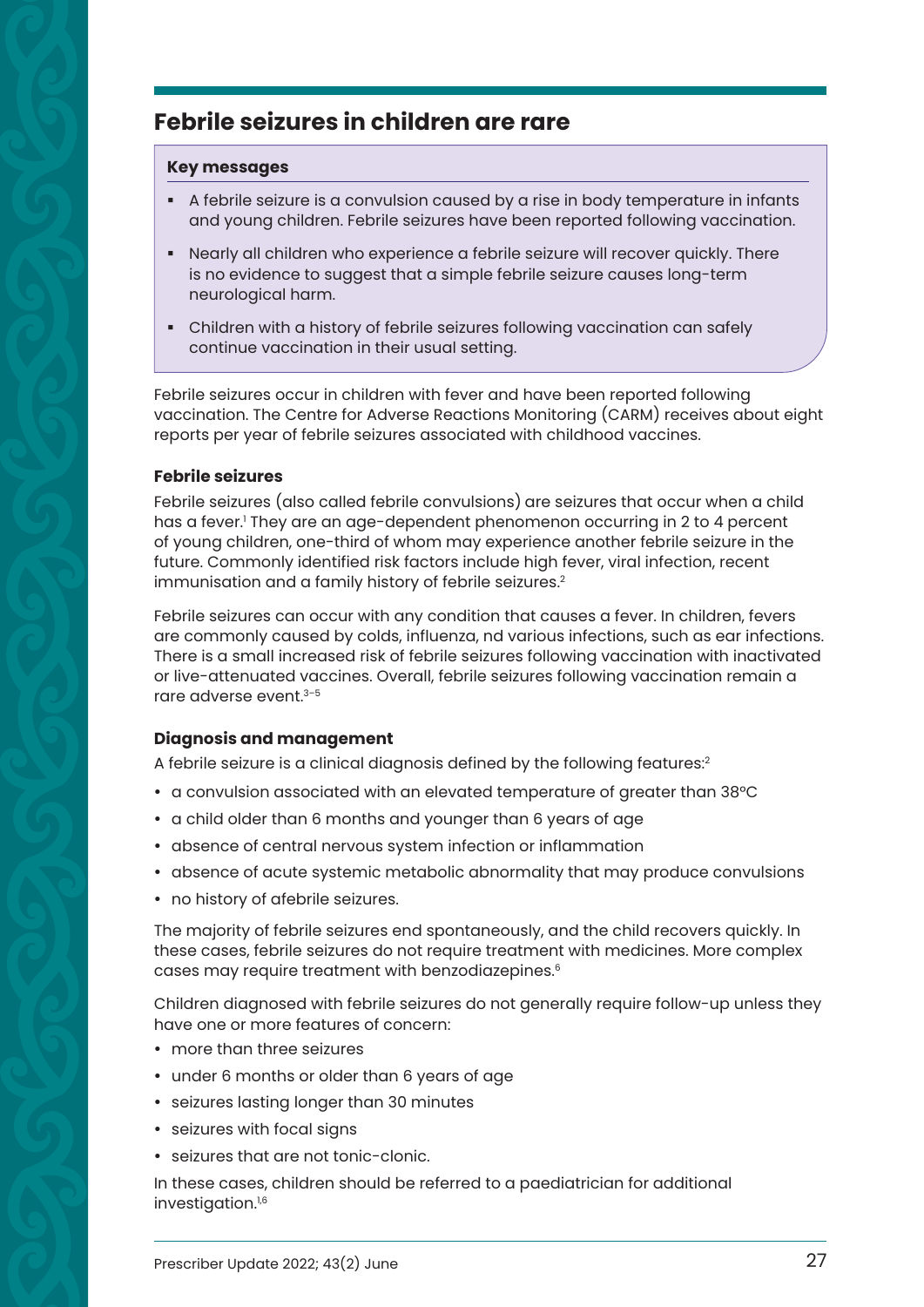#### **Information for parents and caregivers**

Prescribers should inform parents and caregivers that febrile seizures are generally self-limiting and do not cause long-term brain damage or epilepsy. However, the child may have another febrile seizure in future. Provide parents and caregivers with information on what to do if their child experiences another fever or febrile seizure.<sup>7,8</sup>

- There is no way to prevent febrile seizures. Keeping the child cool when they have a fever will make them more comfortable but not prevent a seizure.
	- Antipyretics (paracetamol) may help to reduce the fever. Always follow the dosage instructions on the bottle.
	- Use simple cooling measures to reduce body temperature (eg, undress to a single layer, make sure the room is not too hot or cold).
- In the event of another seizure, lie the child down on their side, do not put anything in their mouth, wait a few minutes for the seizure to stop and seek medical care as advised. If the seizure does not resolve within 5 minutes, call an ambulance.

The [KidsHealth](https://www.kidshealth.org.nz/febrile-seizures) and [Health Navigator](https://www.healthnavigator.org.nz/health-a-z/f/febrile-seizures/) websites have information for parents and caregivers about febrile seizures.

#### **New Zealand case reports**

Between March 1989 and 31 March 2022, the Centre for Adverse Reactions Monitoring (CARM) received 184 reports of febrile seizures/convulsions associated with vaccines. The most frequently reported vaccines were measles-mumps-rubella (MMR), meningococcal B, diphtheria-tetanus-acellular pertussis-polio (DTaP-IPV) and diphtheria-tetanus-acellular pertussis-polio-hepatitis B/Hib (DTaP-IPV-HepB/ Hib). It is important to note that multiple vaccines can be administered to a child concomitantly. Therefore, a febrile seizure cannot be isolated to any one vaccine.

#### **Conclusion**

Febrile seizures can occur in children with fever, usually due to systemic viral or bacterial infection but may, in rare cases, arise from recent vaccination. Vaccines are a key measure to prevent and reduce the burden of various diseases in children and the wider community. The prognosis for children with febrile seizures is favourable, and therefore, future vaccinations should be encouraged and can be safely administered to children in their usual setting.<sup>5</sup>

- 1. Williams G, Jamison S and Davis S. 2018. Seizures febrile. In: *Starship Clinical Guidelines* 20 September 2018. URL: [starship.org.nz/guidelines/seizures-febrile/](http://starship.org.nz/guidelines/seizures-febrile/) (accessed 1 April 2022).
- 2. Millichap J. 2021. Clinical features and evaluation of febrile seizures. In: *UpToDate* 6 May 2021. URL: [uptodate.com/contents/clinical-features-and-evaluation-of-febrile-seizures](http://uptodate.com/contents/clinical-features-and-evaluation-of-febrile-seizures) (accessed 31 March 2022).
- 3. Centers for Disease Control and Prevention. 2020. *Febrile seizures and childhood vaccines* 14 August 2020. URL: [cdc.gov/vaccinesafety/concerns/febrile-seizures.html](http://cdc.gov/vaccinesafety/concerns/febrile-seizures.html) (accessed 1 April 2022).
- 4. Centers for Disease Control and Prevention. 2015. *Febrile seizures following childhood vaccinations, including influenza vaccination* 4 November 2015. URL: [cdc.gov/flu/prevent/febrile.htm](http://cdc.gov/flu/prevent/febrile.htm) (accessed 12 April 2022).
- 5. Deng L, Wood N and Danchin M. 2020. Seizures following vaccination in children: Risks, outcomes and management of subsequent revaccination. *Australian Journal of General Practice* 49(10): 644-9. URL: [www1.racgp.org.au/ajgp/2020/october/seizures-following-vaccination-in-children](http://www1.racgp.org.au/ajgp/2020/october/seizures-following-vaccination-in-children) (accessed 1 April 2022).
- 6. Millichap J. 2021. Treatment and prognosis of febrile seizures. In: *UpToDate* 10 August 2021. URL: [uptodate.](http://uptodate.com/contents/treatment-and-prognosis-of-febrile-seizures) [com/contents/treatment-and-prognosis-of-febrile-seizures](http://uptodate.com/contents/treatment-and-prognosis-of-febrile-seizures) (accessed 1 April 2022).
- 7. KidsHealth. 2015. *Febrile Seizures* 15 March 2021. URL: [kidshealth.org.nz/febrile-seizures](http://kidshealth.org.nz/febrile-seizures) (accessed 1 April 2022).
- 8. Health Navigator. 2022. *Febrile seizures* 11 April 2022*.* URL: [https://www.healthnavigator.org.nz/health-a](https://www.healthnavigator.org.nz/health-a-z/f/febrile-seizures/)[z/f/febrile-seizures/](https://www.healthnavigator.org.nz/health-a-z/f/febrile-seizures/) (accessed 26 May 2022).